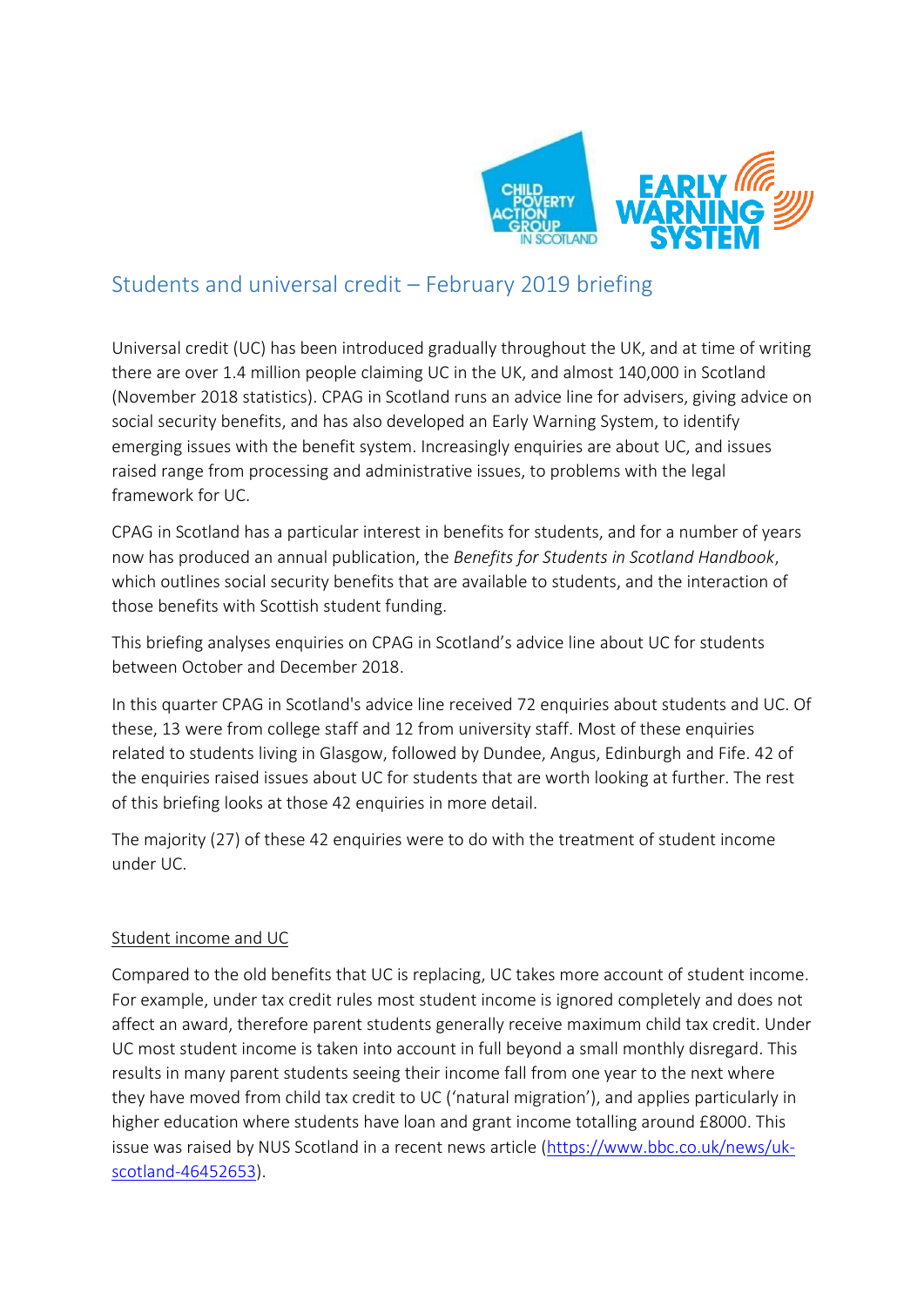Natural migration occurs where someone needs to claim one of the benefits which has been replaced by UC (income support, income-based jobseeker's allowance, income-related employment and support allowance, housing benefit, child tax credit or working tax credit). In most cases they are not able to claim any of these old benefits anymore, and if they want additional benefit they have to claim UC instead. In many cases this seriously disadvantages students who were getting maximum child tax credit and now find themselves receiving a much smaller amount of UC.

In the quarter October to December 2018 we had 12 cases where students had transferred from tax credits to UC, and in most if not all of these cases were worse off (note: some of the enquiries were simply about whether the client could return to tax credits or do anything to stop their UC claim, without any actual analysis of the changing amounts they may be eligible for).

A single parent with two dependent children aged 9 and 11 was advised to change from tax credits to UC, to get help with her rent after leaving work and becoming a full time student. When the UC claim was processed she was assessed as being eligible to receive £0 payment because of student income and a final wage. We advised she can reclaim UC now and should get around £300 per month during the rest of the academic year, but she would have received around £500 per month CTC if she had not claimed UC. #1536, October 2018

Three enquiries about student income and UC involved parent students who were not eligible for any UC because their income is too high. These cases were all from students with a partner in work. This is another example of the less generous treatment of student income in UC, and will have a knock-on effect to passporting benefits such as free school meals, which are usually only available to people actually receiving UC. Before the introduction of UC they would very likely have received some tax credits, and been passported to other benefits based on this.

In four of the cases student income which was not received was taken into account, based on DWP misunderstanding of the nature of the Scottish further education bursary maintenance allowance. This bursary is discretionary, and national guidance set by the Scottish Funding Council tells colleges that they should award £28 per week bursary to students on UC (see para 54-56 of the Award Assessment section of the policy at [http://www.sfc.ac.uk/publications-statistics/guidance/guidance-2018/SFCGD042018.aspx\)](http://www.sfc.ac.uk/publications-statistics/guidance/guidance-2018/SFCGD042018.aspx)

Some offices processing UC awards advised students they should be getting £98 per week bursary and that this is the amount that would be taken into account.

An East of Scotland college contacted us because their local DWP office was taking into account a £98pw bursary when students were awarded £28pw, and saying it is wrong for college not to award the £98 amount. The college is very worried about losing students. CPAG advised that the bursary is discretionary, so DWP cannot take into account the amount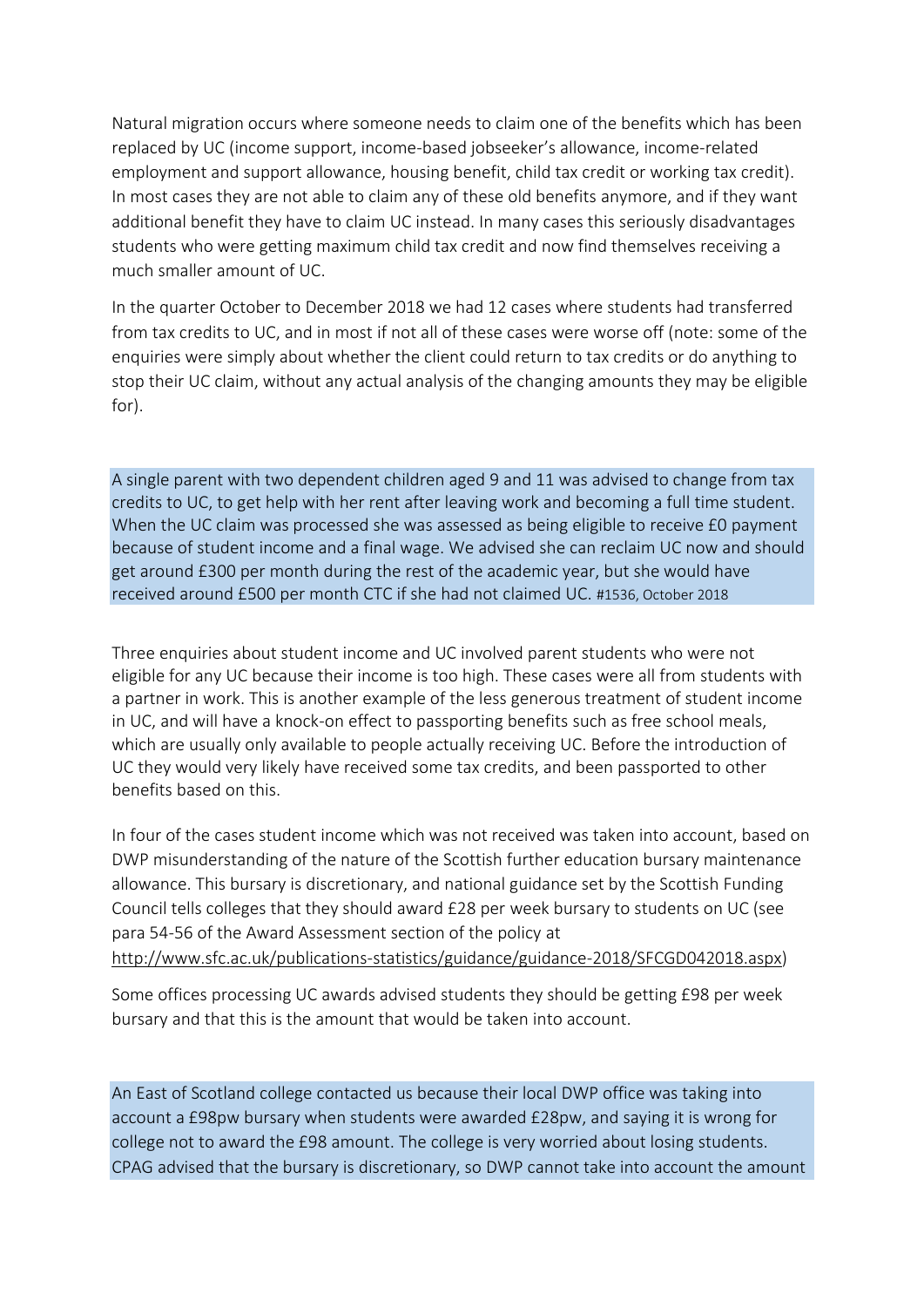they want the student to receive - they have to take into account the amount the student is awarded. The Scottish Government national bursary policy explains that colleges should award £28pw to students on UC. The student should ask for the decision to be reconsidered. Note: the issue was resolved after the college principal intervened. #1779, October 2018

There are also other mistakes made with the treatment of student income. In one case student income was treated as earnings (with a 'work allowance' and earnings taper applied), resulting in an overpayment of UC which, when corrected by DWP, had to be paid back.

Some of the problems arose simply because the UC monthly statement does not set out in any detail which student income is taken into account, how it is calculated and how much is disregarded. The statements often just say £xxx student income is deducted from the award. Therefore students and advisers are at a loss as to whether the calculation is correct. Advisers are also confused about the treatment of discretionary (hardship) funds. Under the rules for the old benefits, some discretionary fund payments could be ignored, regardless of what they were paid for. There are no such allowances in UC, and in fact the picture is confused as the law differs depending on whether the income is for a further or higher education student, with more generous rules for those in higher education.

In the past year or two we have had a number of cases where the monthly disregard of student income has not been applied. The rules specify that £110 of student income is disregarded each month. However, in the period October to December 2018 we had no such enquiries. Hopefully this issue is sorted and will not re-emerge as a problem going forwards.

One enquiry was about the treatment of the new care-experienced bursary in UC. This grant, paid to young people who have been in local authority care, aims to encourage such young people into education. The grant has no special treatment and counts as income for UC in the same way as any other grant. This means any students in receipt of the grant and claiming UC see a corresponding drop in the amount of UC (or in many cases UC ending altogether as income from the grant is too high).

## Disabled students and UC

The rules for disabled students claiming UC have emerged as being hugely problematic. To get UC a disabled student must satisfy two provisions: be entitled to personal independence payment (PIP) or disability living allowance (DLA) (or certain other disability benefits), *and* satisfy the limited capability for work test. Where students with disabilities are in receipt of PIP or DLA, but have not yet been assessed as having limited capability for work, the DWP position is that their claim for UC fails (as at that point they do not have limited capability for work). Note: limited capability for work is a DWP medical assessment of fitness for work. An assessment will be arranged for someone who claims employment and support allowance, or 28 days after someone on UC submits a fit note.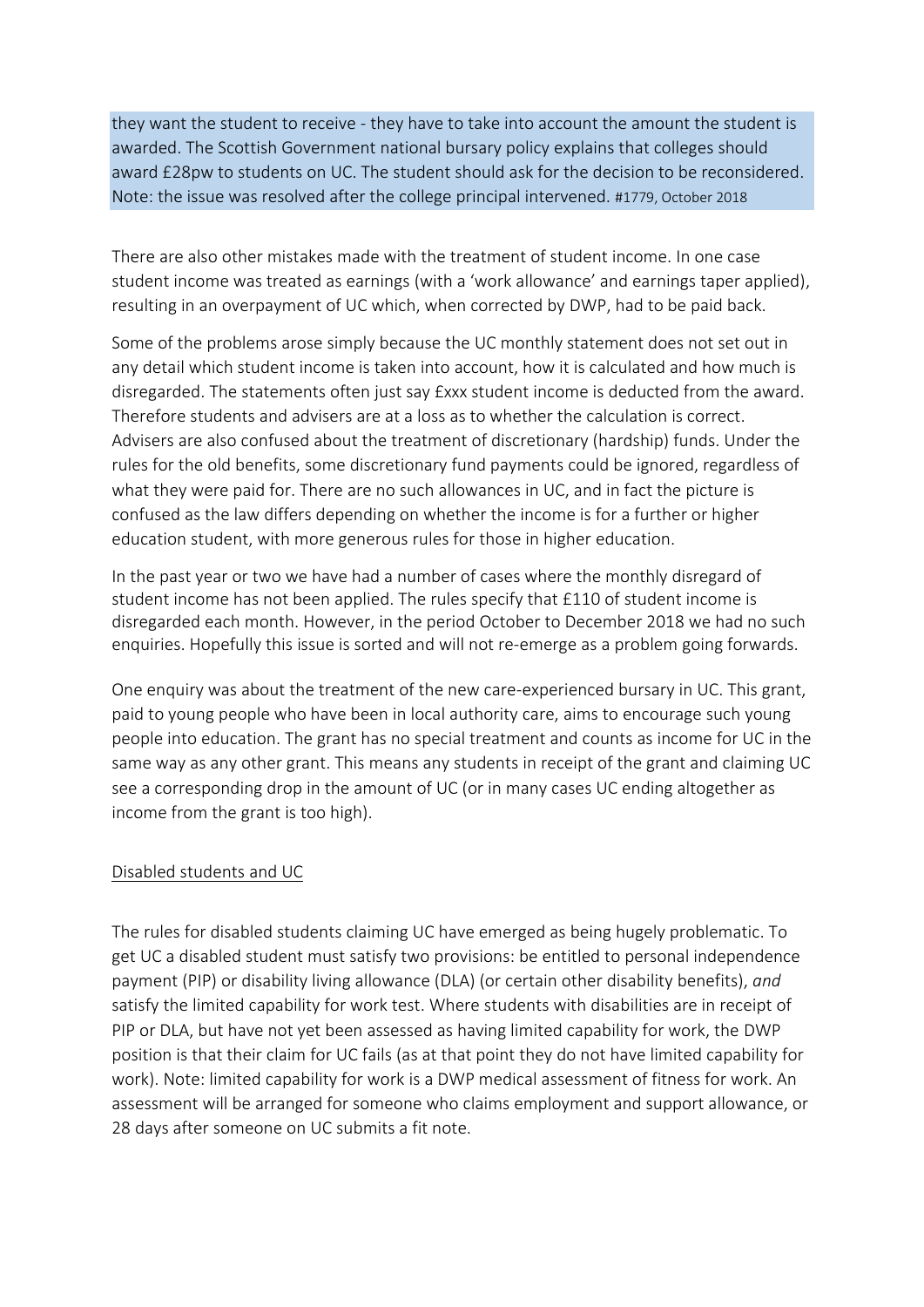A solution to this predicament is difficult, and suggested solutions (see [www.cpag.org.uk/content/universal-credit-and-disabled-students\)](http://www.cpag.org.uk/content/universal-credit-and-disabled-students) are often abandoned by students, who cannot understand the procedure and get frustrated with the barriers placed in their way.

Campaigning has taken place on this issue with, as yet, no resolution (see [www.disabilityrightsuk.org/news/2017/august/mps-urge-rule-change-enable-uc-be-payable](http://www.disabilityrightsuk.org/news/2017/august/mps-urge-rule-change-enable-uc-be-payable-disabled-students)[disabled-students\)](http://www.disabilityrightsuk.org/news/2017/august/mps-urge-rule-change-enable-uc-be-payable-disabled-students). Most recently in December 2018 the Work and Pensions Select Committee called for the rules to be changed for disabled students, through treating them automatically as having limited capability for work if they get PIP/DLA, so they are then able to get UC (a similar provision currently exists in employment and support allowance) (see [https://www.parliament.uk/business/committees/committees-a-z/commons-select/work](https://www.parliament.uk/business/committees/committees-a-z/commons-select/work-and-pensions-committee/news-parliament-2017/government-must-not-betray-disabled-people-in-transition-to-universal-credit/)[and-pensions-committee/news-parliament-2017/government-must-not-betray-disabled](https://www.parliament.uk/business/committees/committees-a-z/commons-select/work-and-pensions-committee/news-parliament-2017/government-must-not-betray-disabled-people-in-transition-to-universal-credit/)[people-in-transition-to-universal-credit/\)](https://www.parliament.uk/business/committees/committees-a-z/commons-select/work-and-pensions-committee/news-parliament-2017/government-must-not-betray-disabled-people-in-transition-to-universal-credit/).

In the period October to December 2018 we had eight cases where claiming UC was a problem for disabled students.

A disabled 20-year-old with autism and learning disabilities, among other conditions, was living with his mother and getting PIP and UC. He started studying a full-time life skills course. He was told by DWP that he could not continue to get UC unless he left the course. Feeling there was no other option, he did leave the course. We explained that the rules only allow a disabled student to remain on UC if they have been assessed as having limited capability for work (LCW), as well as getting PIP. Unlike ESA, there is no rule that treats you as having LCW pending assessment for UC. He could have asked DWP to send him for an assessment (although they may have refused), or he could have made an employment and support allowance credits-only claim to get the LCW assessment applied. However, both these options take time, probably months, and are not straightforward for people to understand. #2615, December 2018

## Student funding awards

Two cases from colleges were to do with optimal student funding awards – whether a student is better off on the £28 Bursary or EMA, and whether a student finishing one short course and starting a new course should be re-assessed for bursary, or should continue to get the same rate of before, to minimise the impact of bursary on her UC.

## Time out for ill health

Getting benefit while taking time out of a course because of illness has always been problematic, and under UC, continues to be so. Someone can claim UC when taking time out for illness if they are in one of the groups entitled to UC anyway, which includes disabled students (see section above) and students who have recovered and are waiting to be able to return to the course in certain circumstances. Two cases in the quarter were about this topic.